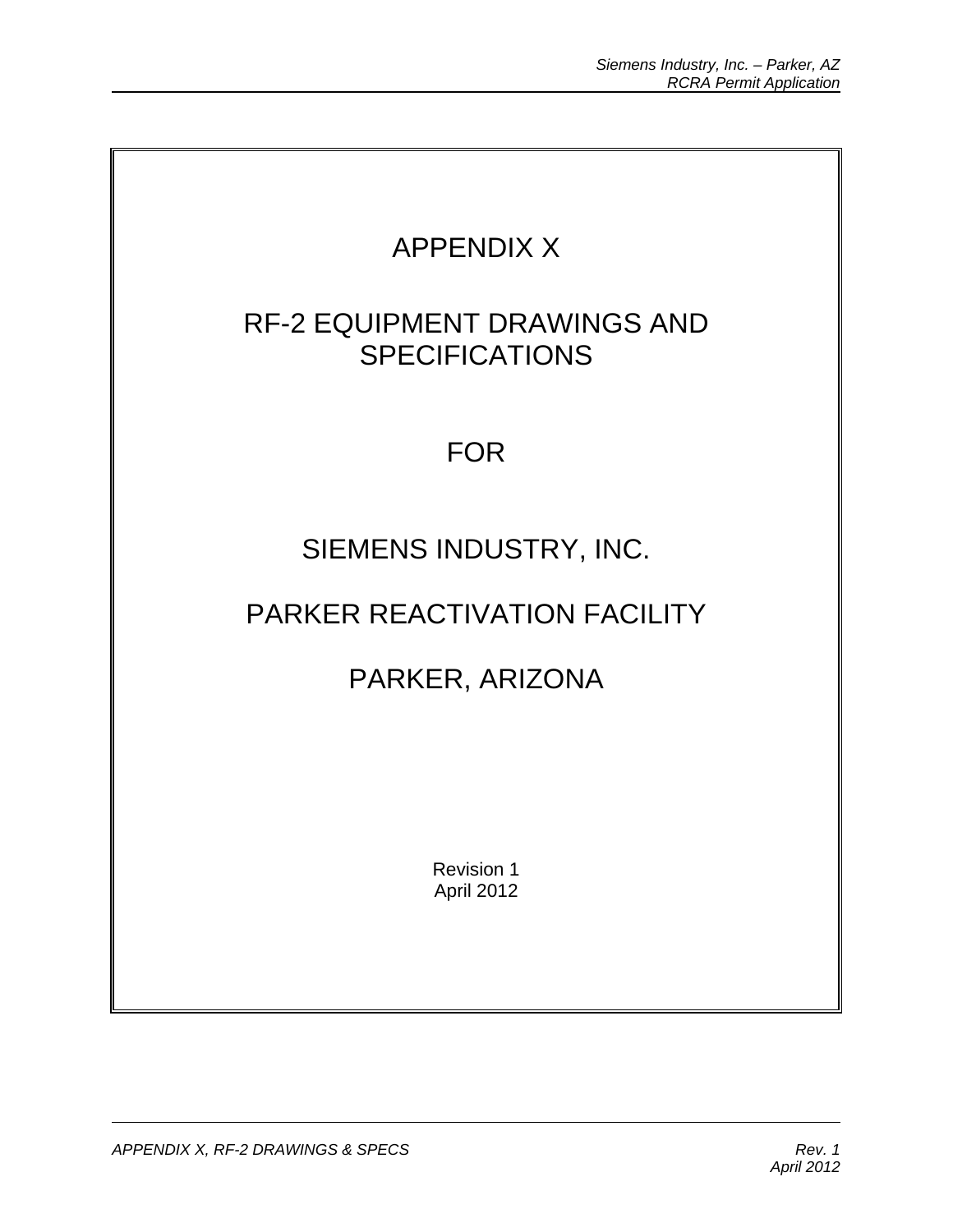## **TABLE OF CONTENTS**

## **ITEM** DESCRIPTION

- Dwg. A-30280 Weigh Belt Feeder
- Dwg. F-001 RF-2 Reactivation Furnace
- Dwg. P-007 RF-2 Afterburner
- Dwg. DJ95-539-1 Arrangement CGS Venturi Scrubber/Absorber
- Dwg. DJ95-539-2 Specifications, Nozzle Schedule & Notes CGS Venturi Scrubber/Absorber
- Dwg. DJ95-540-1 CGS Wet Electrostatic Precipitator
- Dwg. C25923F1 Induced Draft Fan
- Dwg. D95-75-S1-1 Dual Wall Stack & Details
- Dwg. 1541-M-001 Stack Port Arrangement

North American Model 6422 Burner Information

North American Model 6514 Burner Information

Dwg. ASC303-03 CEMS Flow Diagram

Ametek O2 Analyzer Specifications

Thermox  $O<sub>2</sub>$  Analyzer Specifications

Siemens Ultramat 23 CO Analyzer Specifications

TECO Model 48C CO Analyzer Specifications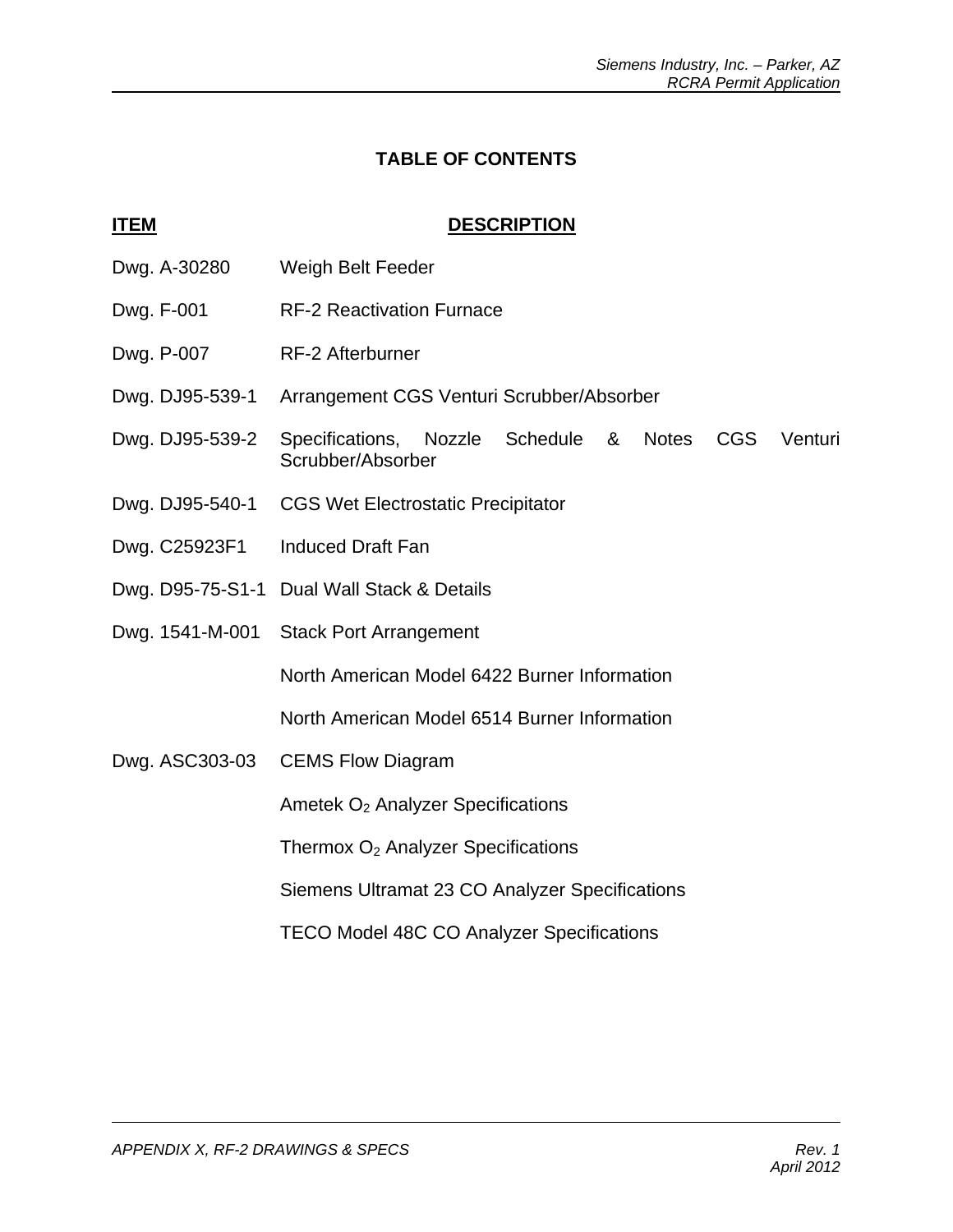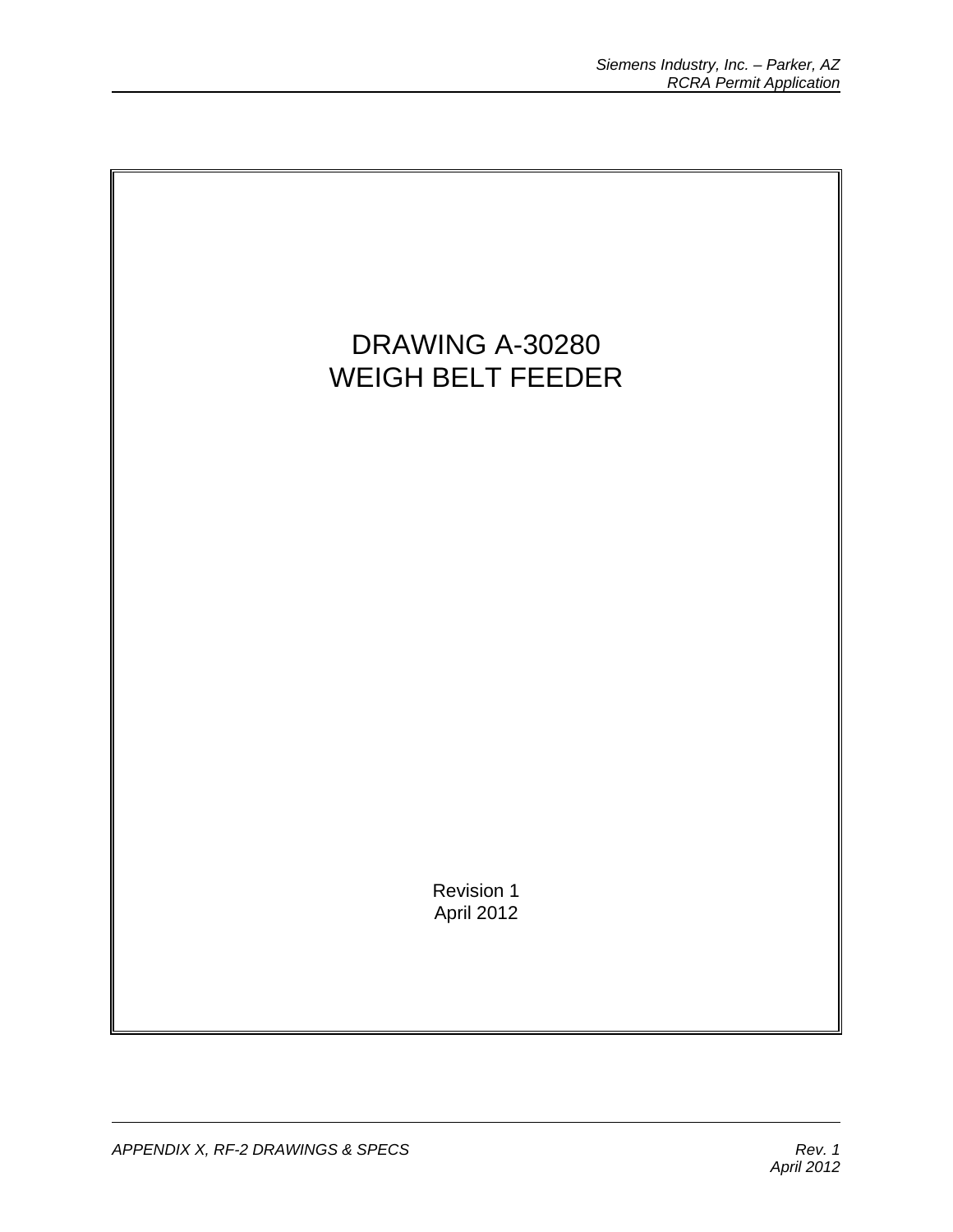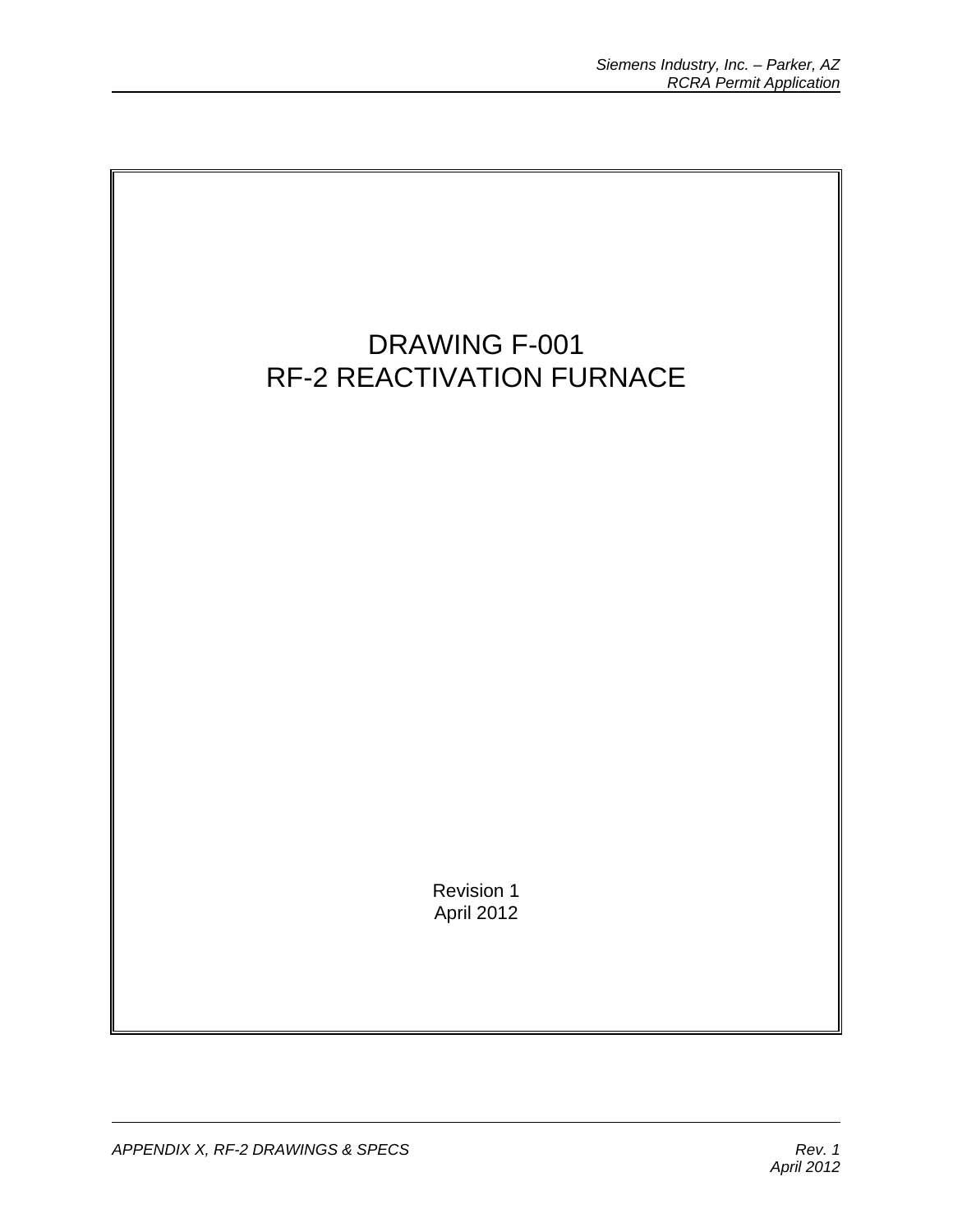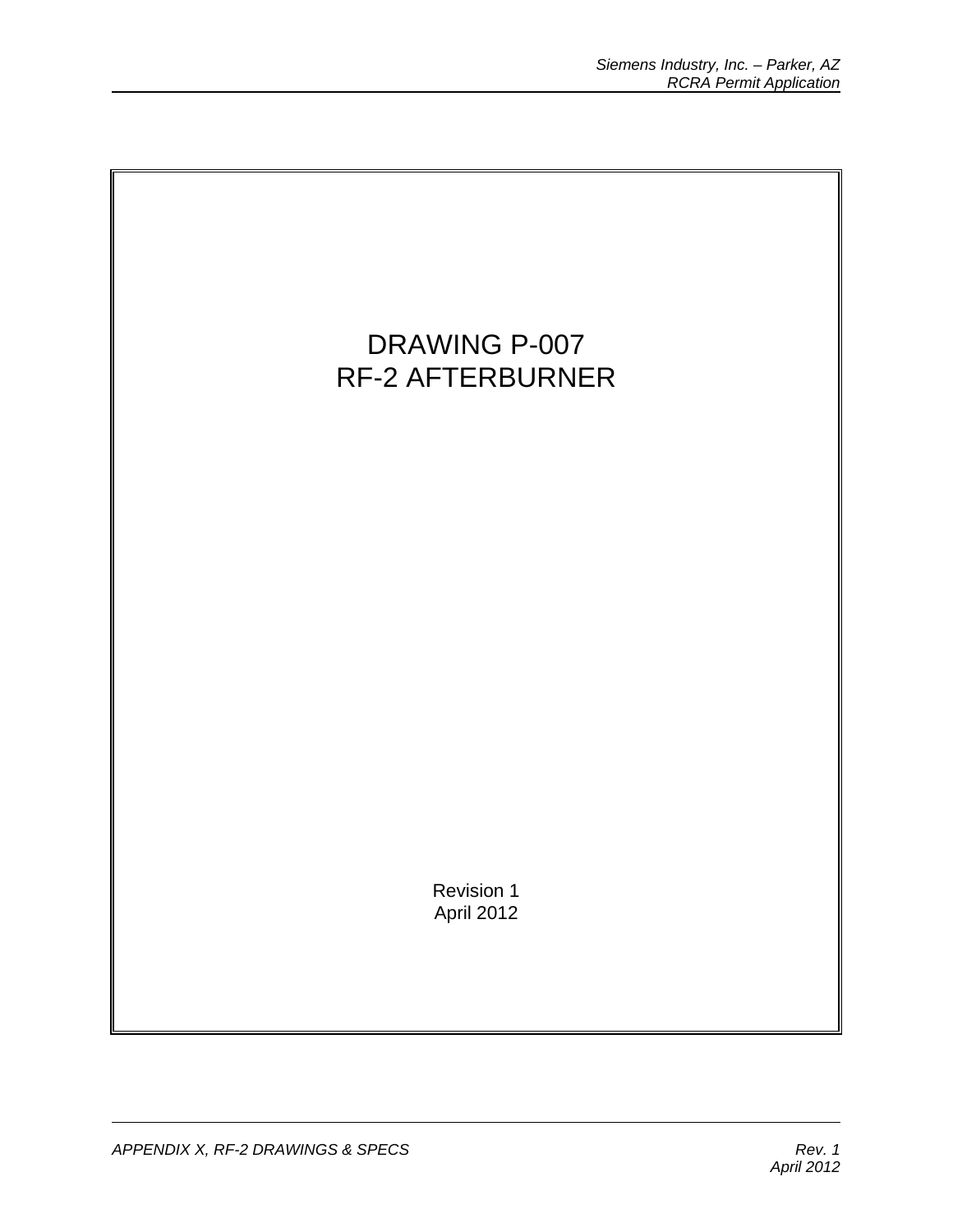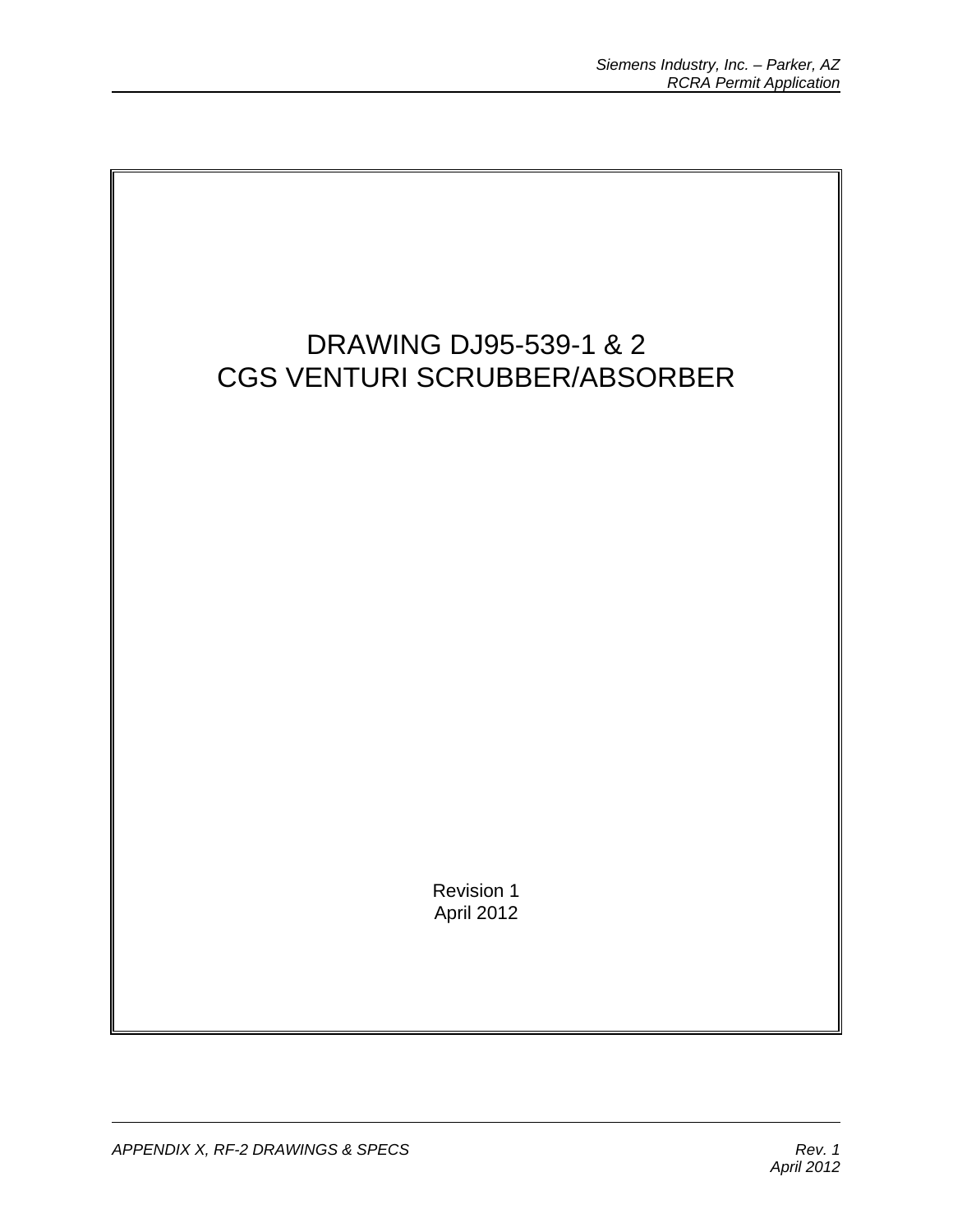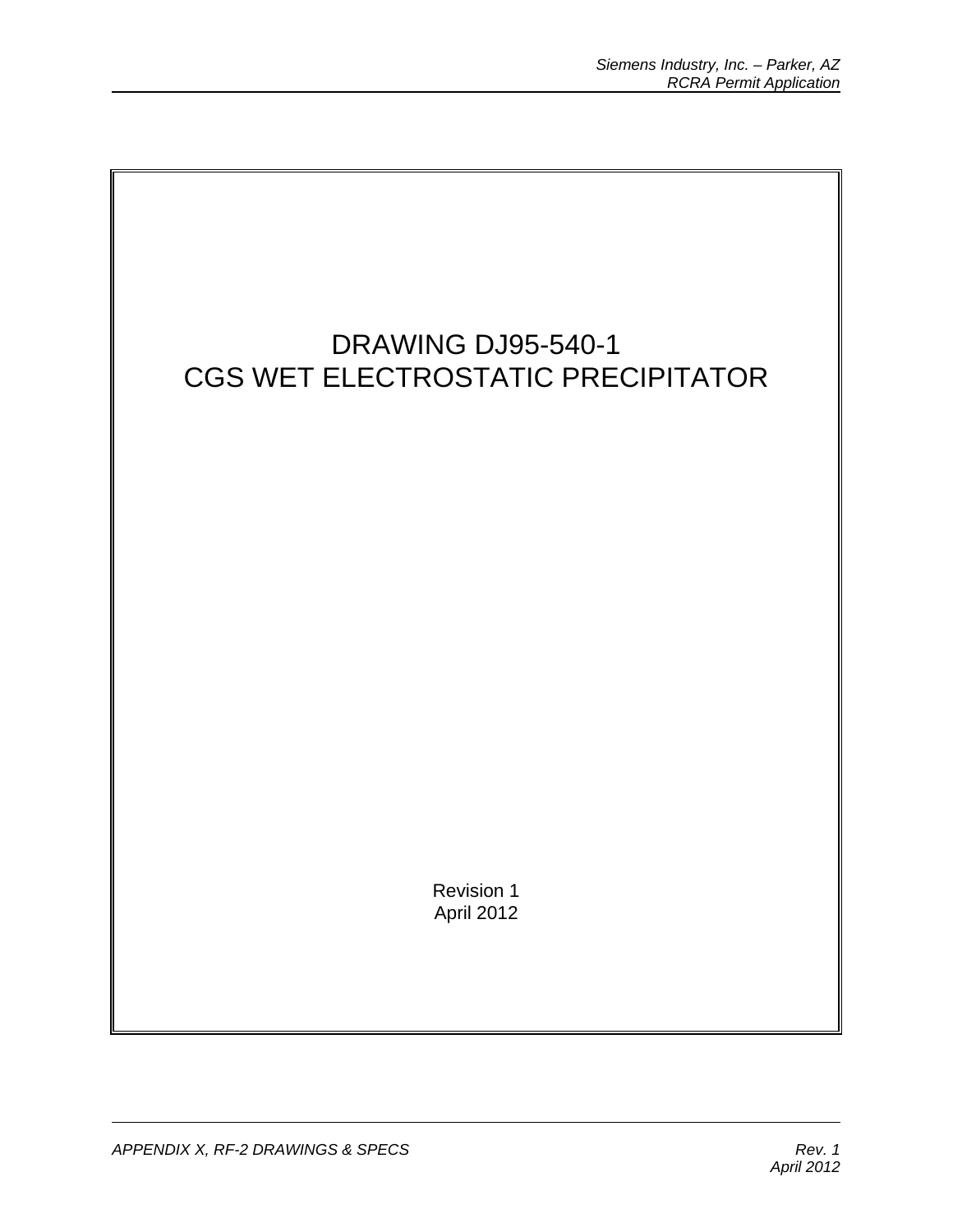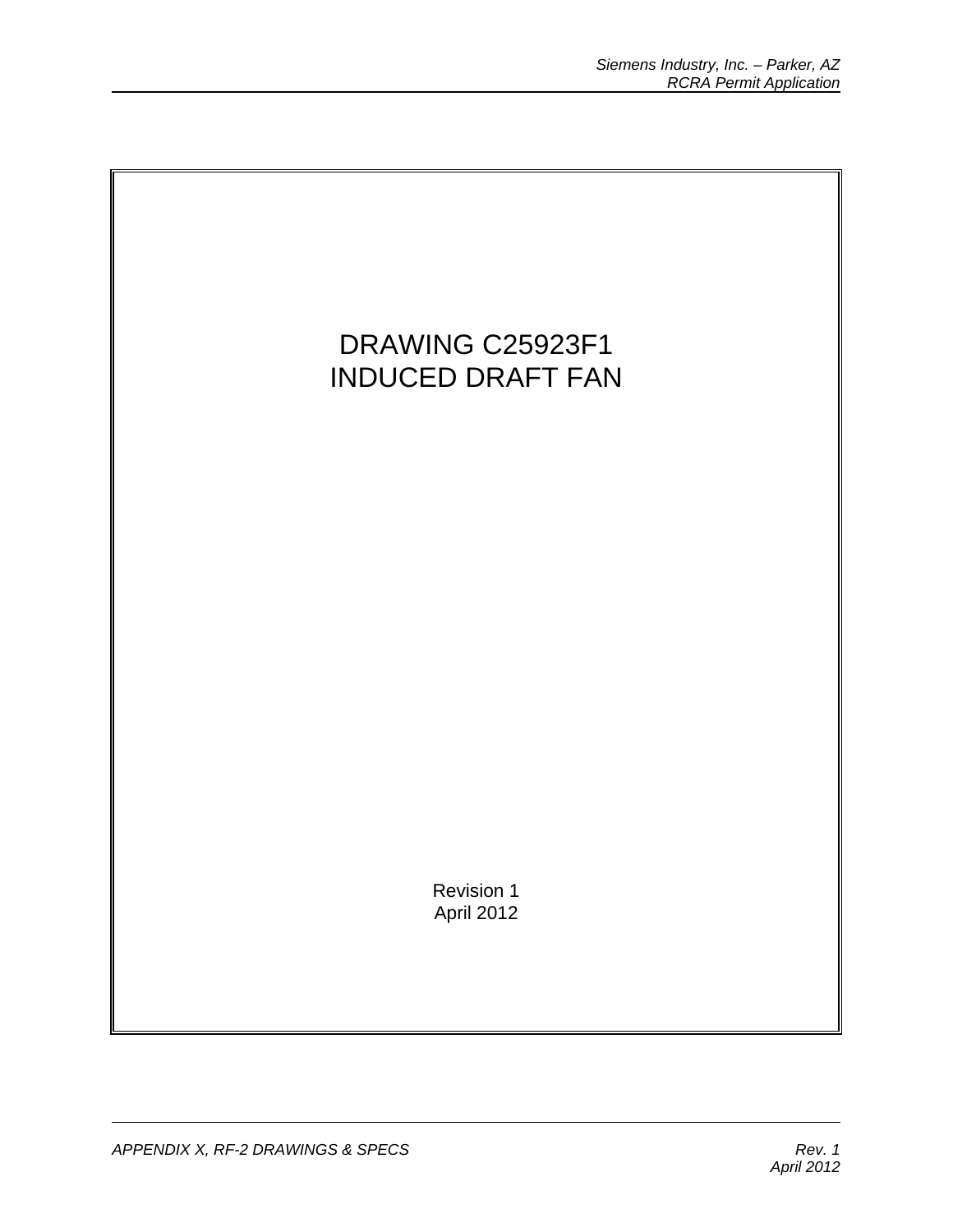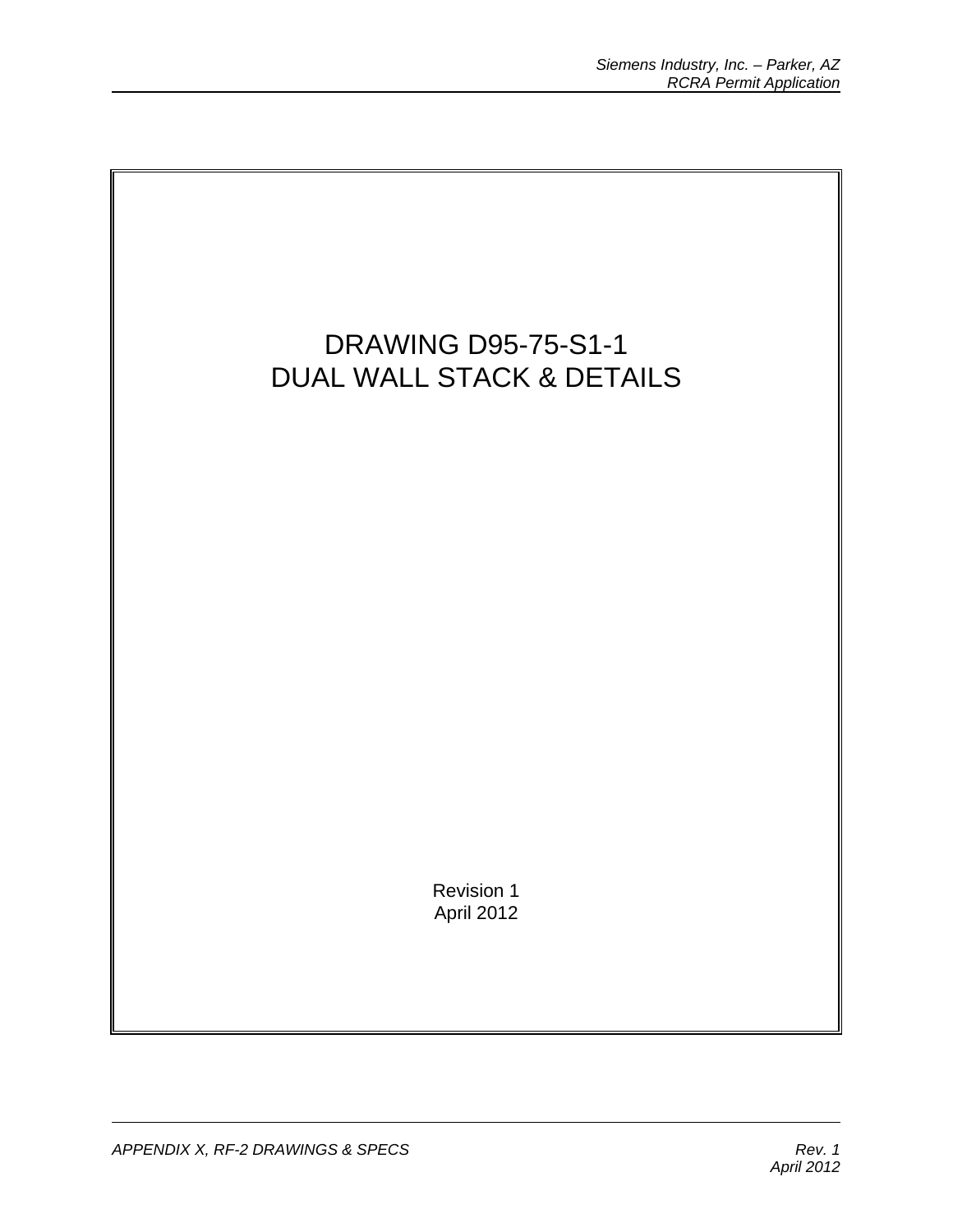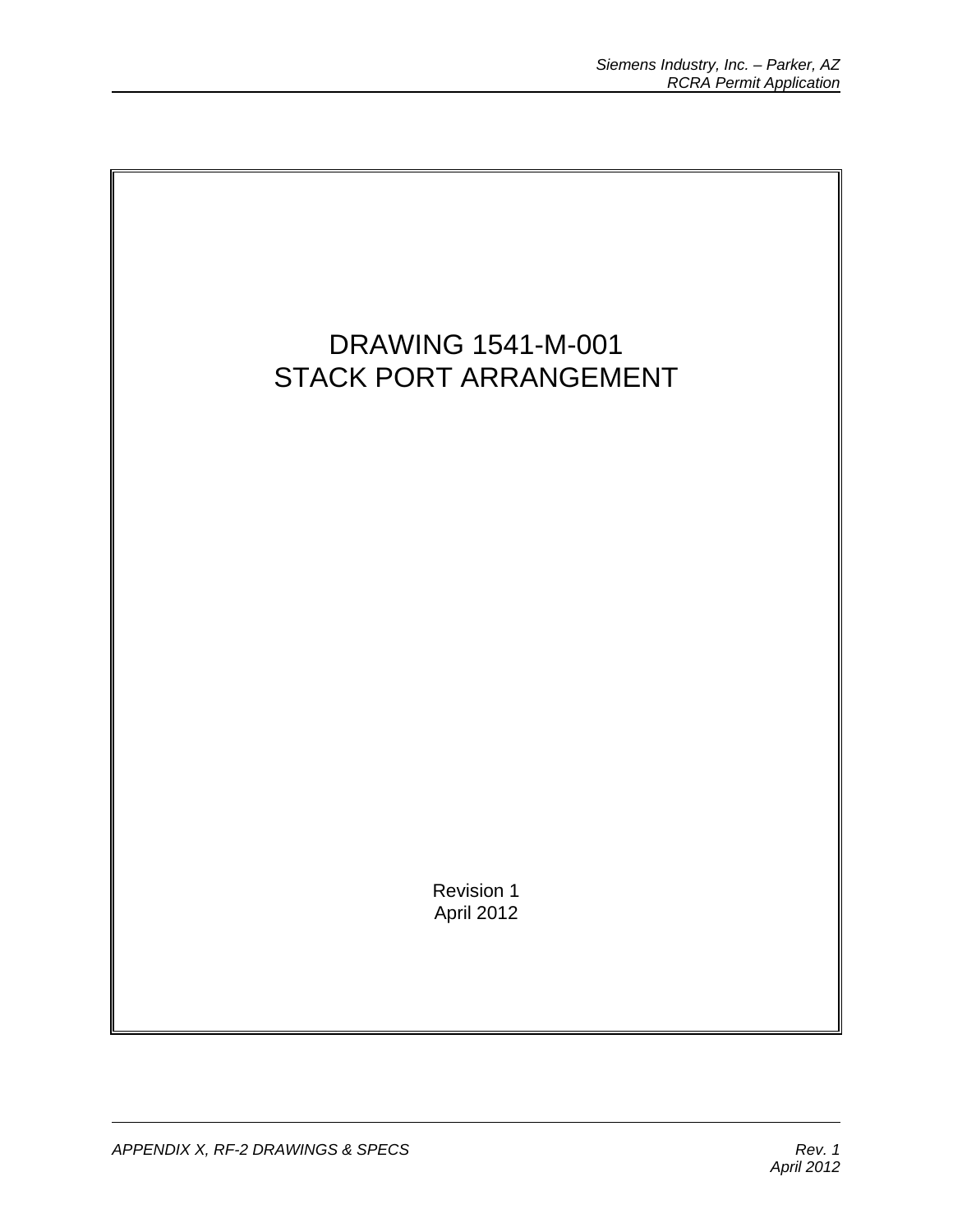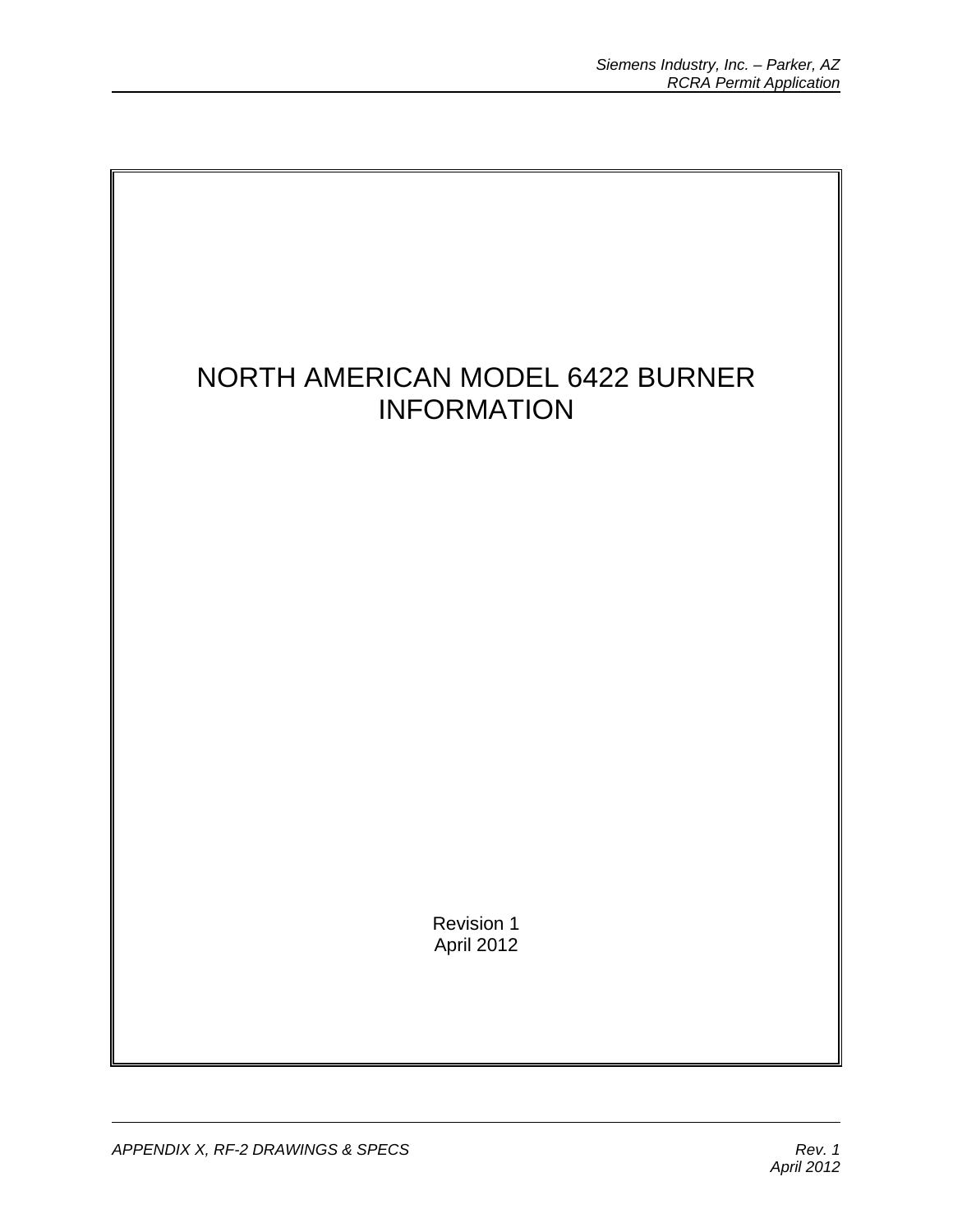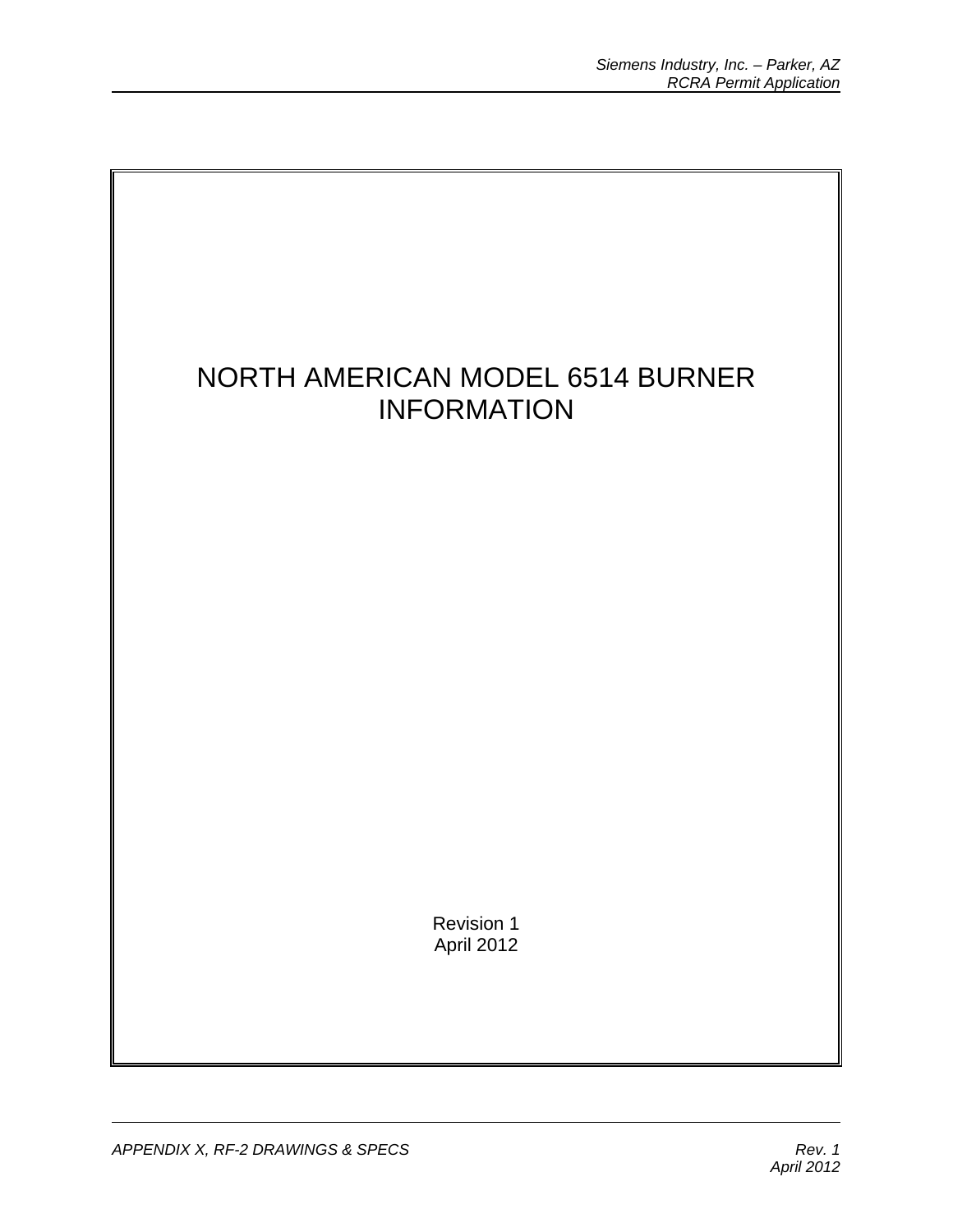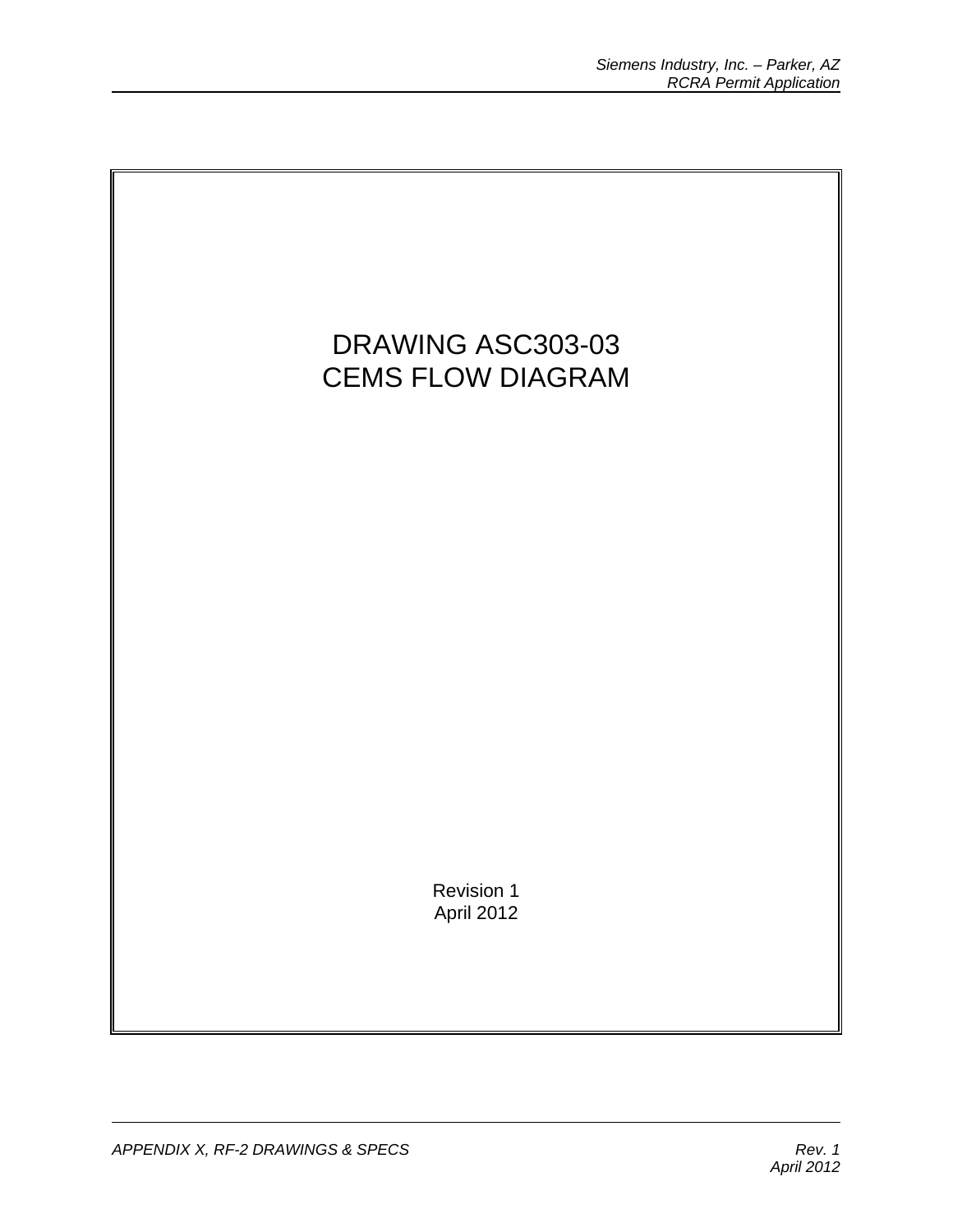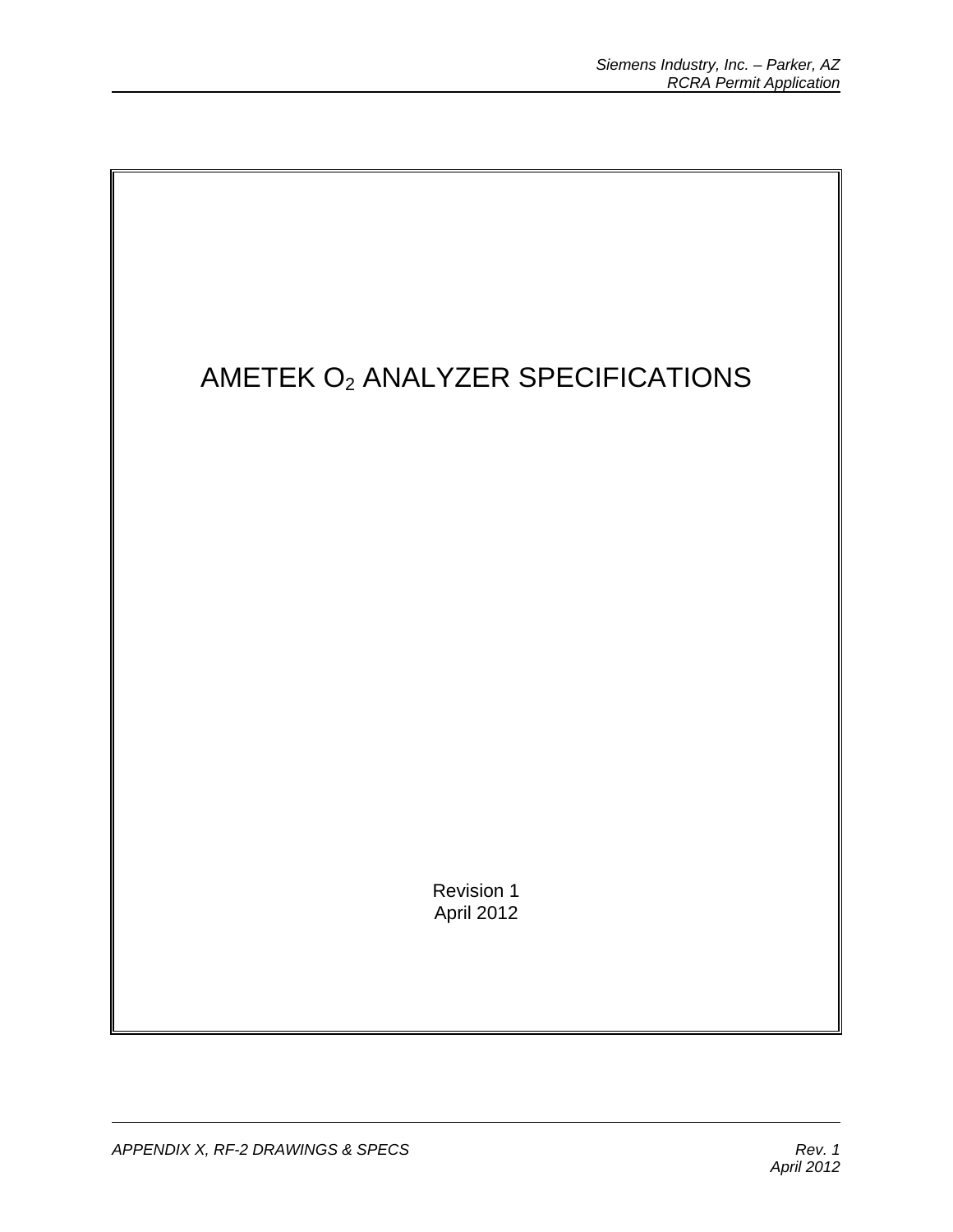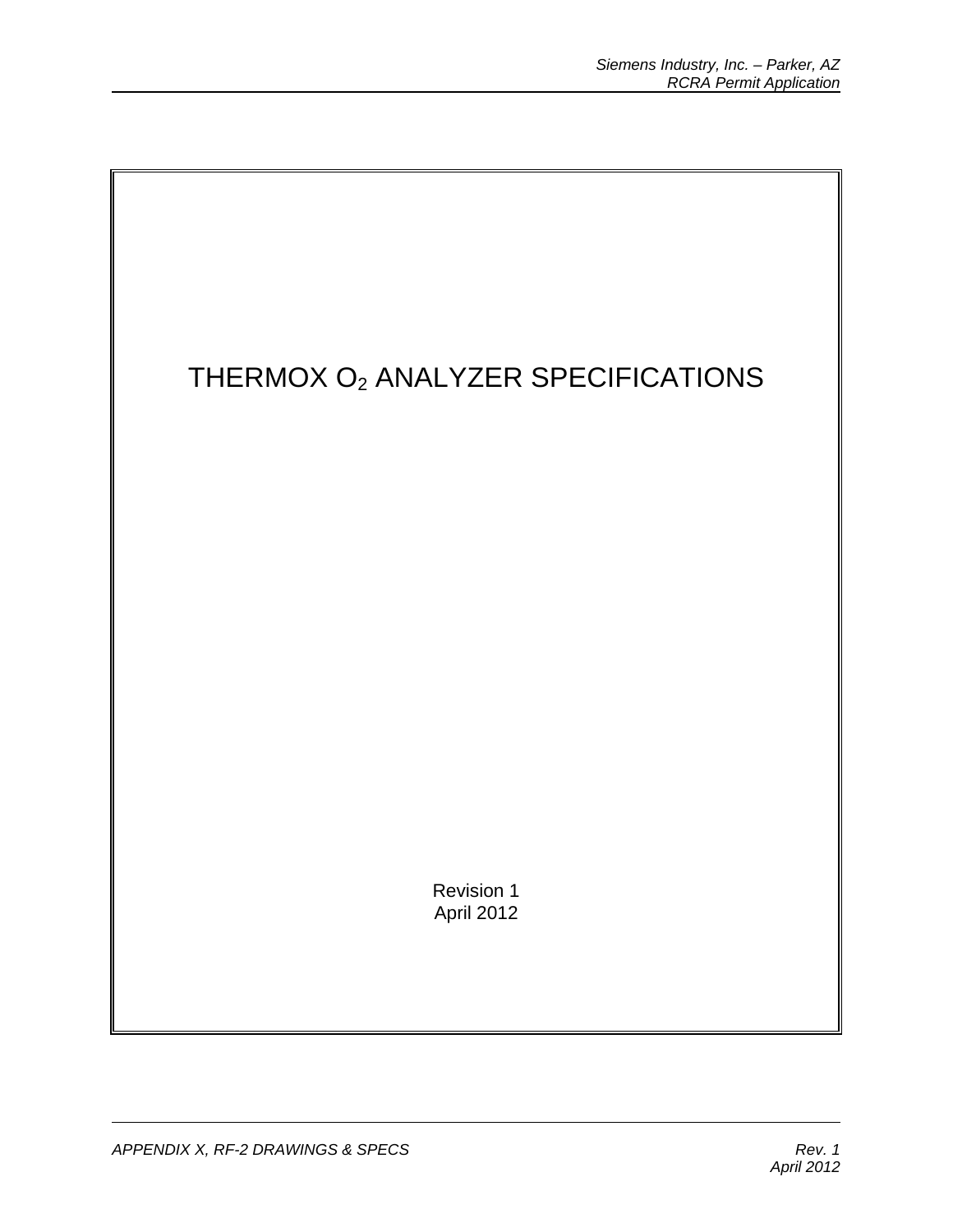